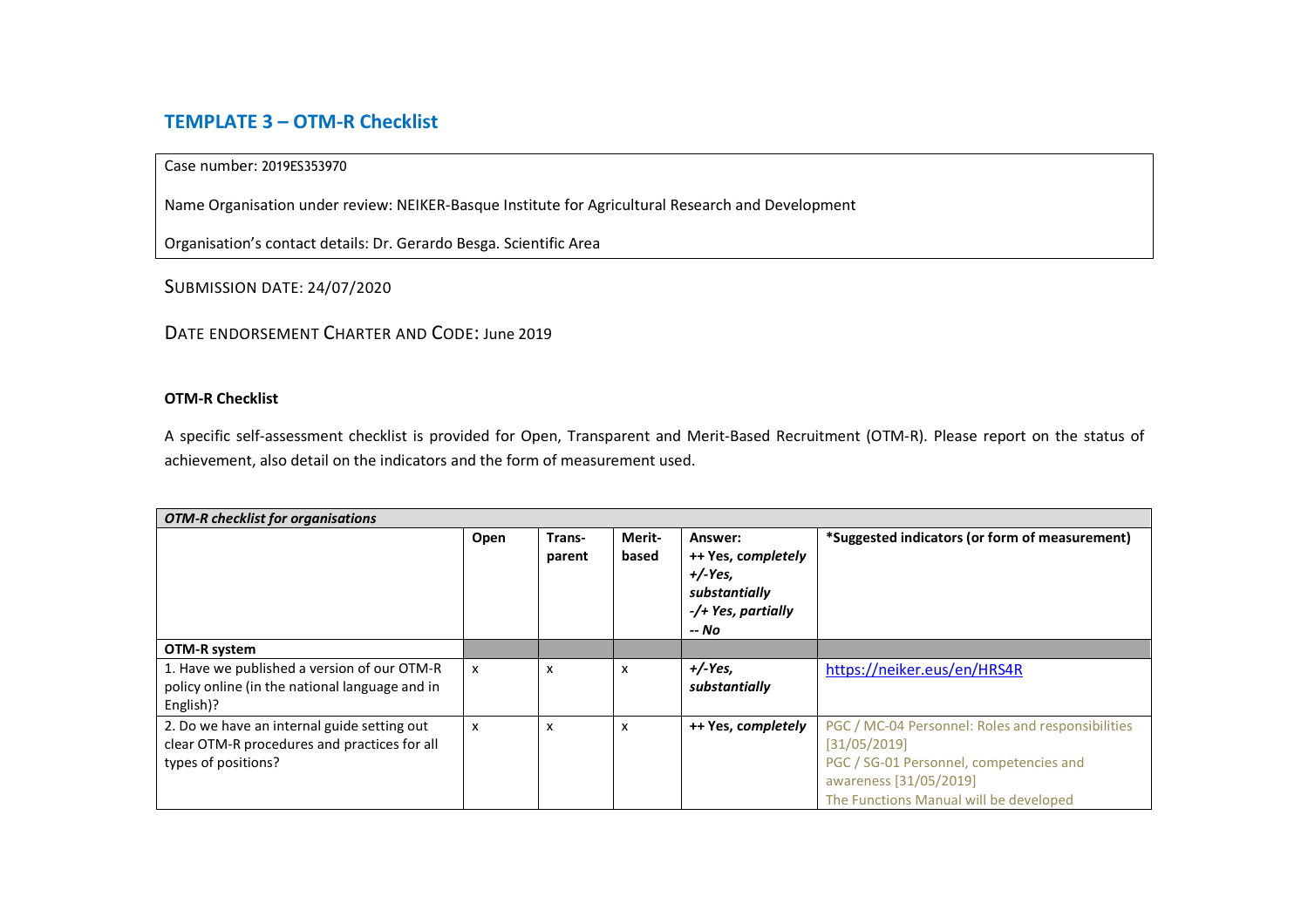| 3. Is everyone involved in the process           | X                  | $\pmb{\times}$ | x | $+/Yes,$           | Existence of training programs for OTM-R          |
|--------------------------------------------------|--------------------|----------------|---|--------------------|---------------------------------------------------|
| sufficiently trained in the area of OTM-R?       |                    |                |   | substantially      | Number of staff following training in OTM-R       |
|                                                  |                    |                |   |                    | <b>Internal Seminar</b>                           |
| 4. Do we make (sufficient) use of e-recruitment  | X                  | X              |   | -/+ Yes, partially | Web-based tool for (all) the stages in the        |
| tools?                                           |                    |                |   |                    | recruitment process                               |
| 5. Do we have a quality control system for       | X                  | X              | x | ++ Yes, completely | One process and two procedures addressing         |
| OTM-R in place?                                  |                    |                |   |                    | selection and recruitment                         |
| 6. Does our current OTM-R policy encourage       | X                  | X              | x | $+/-Yes,$          | Trend in the share of applicants from outside the |
| external candidates to apply?                    |                    |                |   | substantially      | organisation                                      |
| 7. Is our current OTM-R policy in line with      | X                  | X              | x | -/+ Yes, partially | Trend in the share of applicants from abroad      |
| policies to attract researchers from abroad?     |                    |                |   |                    |                                                   |
| 8. Is our current OTM-R policy in line with      | X                  | X              | x | ++ Yes, completely | Trend in the share of applicants among            |
| policies to attract underrepresented groups?     |                    |                |   |                    | underrepresented groups                           |
| 9. Is our current OTM-R policy in line with      | X                  | X              | x | $+/-Yes$           | Trend in the share of applicants from outside the |
| policies to provide attractive working           |                    |                |   | substantially      | organisation.                                     |
| conditions for researchers?                      |                    |                |   |                    |                                                   |
| 10. Do we have means to monitor whether the      |                    |                |   | -/+ Yes, partially | NEIKER researchers contacted by potential         |
| most suitable researchers apply?                 |                    |                |   |                    | <b>IKERBASQUE candidates</b>                      |
| Advertising and application phase                |                    |                |   |                    |                                                   |
| 11. Do we have clear guidelines or templates     | $\pmb{\mathsf{x}}$ | X              |   | $+/-Yes$           | General bases and specific bases for contracts of |
| (e.g., EURAXESS) for advertising positions?      |                    |                |   | substantially      | indefinite duration for their European diffusion  |
|                                                  |                    |                |   |                    | Specific bases for fixed-term contracts for       |
|                                                  |                    |                |   |                    | European distribution                             |
| 12. Do we include in the job advertisement       | X                  | $\pmb{\times}$ |   | -/+ Yes, partially | Generic guide to detail the selection and hiring  |
| references/links to all the elements foreseen in |                    |                |   |                    | process                                           |
| the relevant section of the toolkit?             |                    |                |   |                    |                                                   |
| 13. Do we make full use of EURAXESS to ensure    | X                  | X              |   | -- No              | - The share of job adverts posted on EURAXESS;    |
| our research vacancies reach a wider             |                    |                |   |                    | - Trend in the share of applicants recruited from |
| audience?                                        |                    |                |   |                    | outside the organisation/abroad                   |
| 14. Do we make use of other job advertising      | X                  | X              |   | $+/-Yes$           | <b>NEIKER</b> web page                            |
| tools?                                           |                    |                |   | substantially      | <b>LANBIDE</b>                                    |
|                                                  |                    |                |   |                    | IVAP (Basque Institute of Public Administration)  |
| 15. Do we keep the administrative burden to a    | X                  |                |   | $-$ /+ Yes,        | Development of a platform for submission of       |
| minimum for the candidate?                       |                    |                |   | substantially      | applicant's documents                             |
| Selection and evaluation phase                   |                    |                |   |                    |                                                   |
| 16. Do we have clear rules governing the         |                    | X              | x | ++ Yes, completely | Statistics on the composition of panels           |
| appointment of selection committees?             |                    |                |   |                    | The calls indicate what types of members should   |